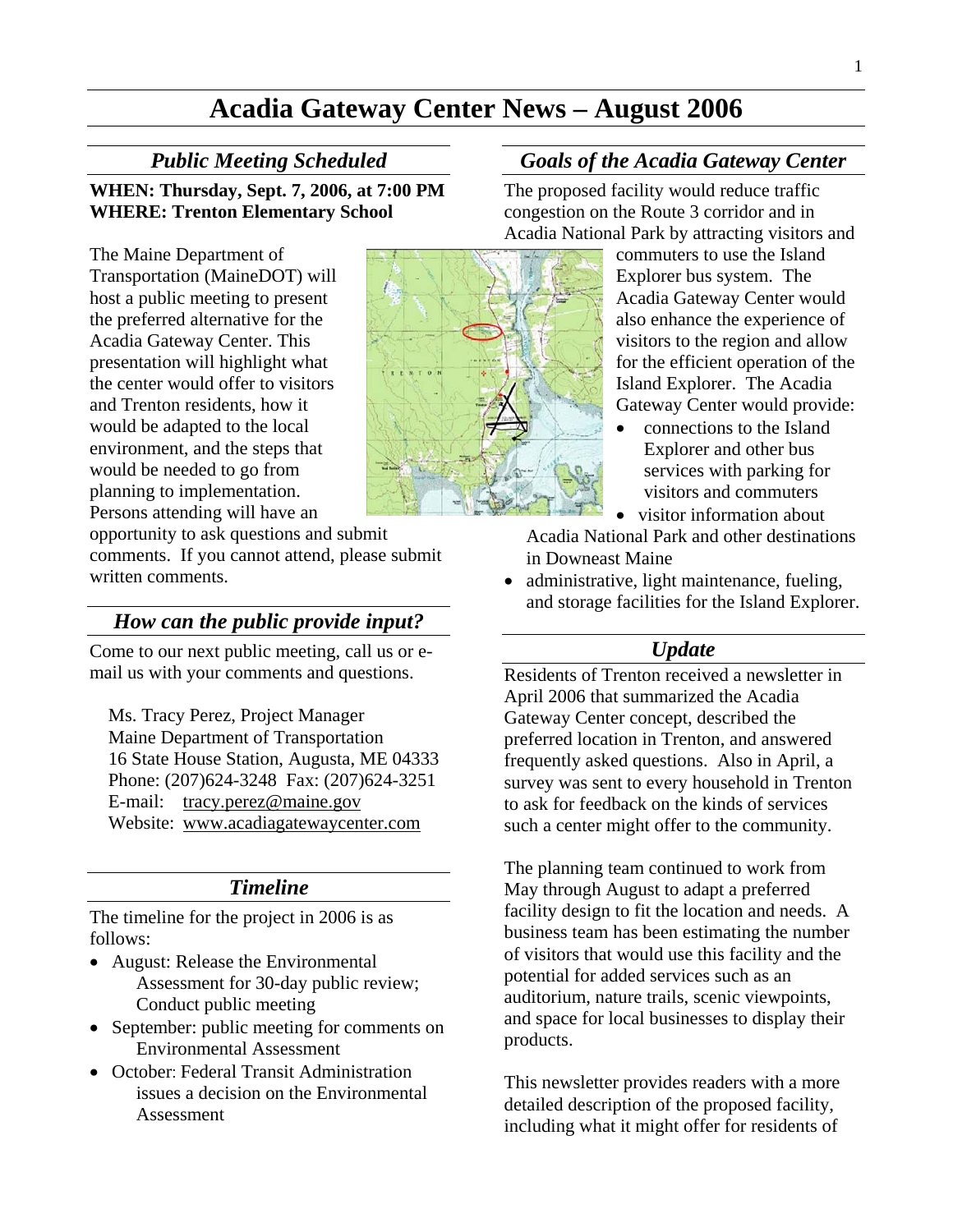Trenton. We encourage readers to discuss this proposal with neighbors and elected leaders, and to call MaineDOT if you have any questions.

## *Preferred Alternative*

The preferred alternative for the Acadia Gateway Center would provide a transit facility/welcome center and a bus maintenance facility for Downeast Transportation, Inc. on a 369-acre site located on the west side of Route 3 in Trenton, Maine. The project has been designed to minimize wetland impacts, with the transit facility/welcome center occupying the northeast corner of the site within an open meadow area and the maintenance facility located on the west side of Crippens Brook within a wooded upland area of the site. Full buildout would use 20 acres of the 369 acres property.

The complex of buildings would be loosely organized around a south-facing courtyard offering views to Mount Desert Island. A new road would be constructed to provide access from Route 3 to the Acadia Gateway Center facilities. The access road would branch to create a one-way bus loop with berthing for four Island Explorer buses and two intercity or tour buses at the transit facility/welcome center, while cars would be directed to the north side of the site and then west to the parking areas. Parking would be provided for approximately 570 cars, providing short-term and extended parking.

#### **Phased Construction (see cover illustration)**  The Acadia Gateway Center would be constructed in phases:

Phase I would include the construction of the access road, some commuter and staff parking,

#### **Planned Services**

The Acadia Gateway Center would be constructed in phases as a complex of buildings with space for National Park Service information and park pass sales and local Chambers of Commerce information. Eventually, a larger National Park Service

welcome center with a theater and exhibits may be built. Space has been reserved for supportive uses, but market studies show that auxiliary activities at the site may not be viable.

The bus maintenance facility would provide Downeast Transportation, Inc. with offices, a light maintenance area for the buses, secure fleet storage, and an environmentally sound fueling location to support Island Explorer and other transit operations in Hancock County. Fifty employee parking spaces would be provided here.



utilities, and the bus maintenance facility. The maintenance facility would serve all of Downeast Transportation's buses including the seasonal Island Explorer, weekly year-round, and weekday commuter buses.

Phase II would include the construction of the transit facility, National Park information and pass sales, and restrooms. Island Explorer bus service from the facility to Mount Desert Island would begin.

•

Phase III could include the construction of the National Park Service's welcome center.

Phase IV, if built, could consist of theaters and the development of the auxiliary space on the site, if a viable use were identified.

Phases would proceed as funding is secured.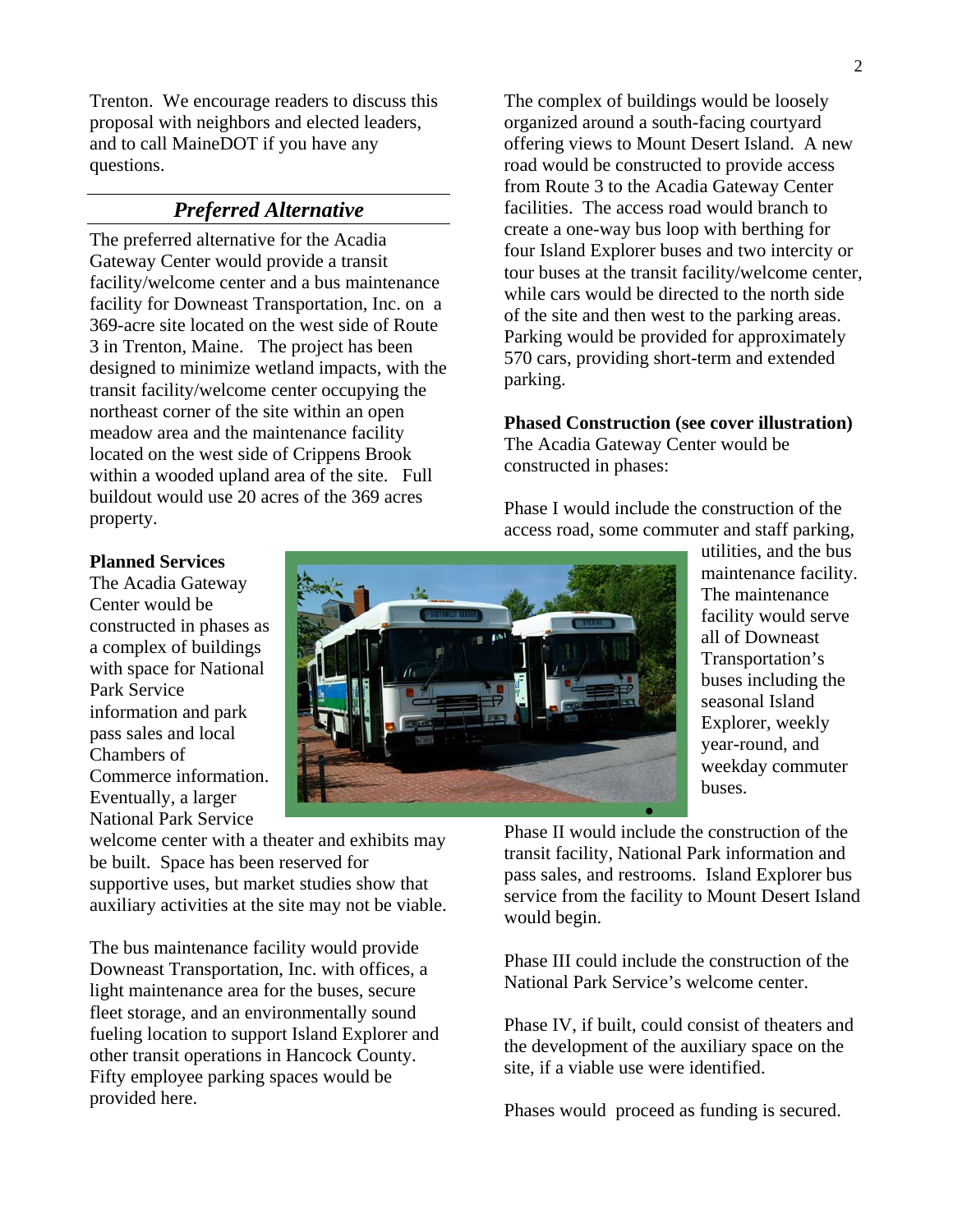## *Acadia Gateway Center: Questions And Answers*

**Why is this facility needed?** Automobile congestion in Acadia National Park has been a concern for many years. The Island Explorer has been successful at removing cars from the park, but is currently designed to serve people staying on Mt. Dessert Island. The new Acadia Welcome Center would invite day visitors to use the Island Explorer, as well as commuters to the island.

#### **Does Trenton's zoning allow such uses?**

Current zoning appears to allow for Phase I, the road and bus maintenance facility. Following phases may require application of contract zoning, as proposed in Trenton's Comprehensive Plan Update. The draft comprehensive plan has been found consistent with state law and will be submitted for town vote. The plan is viewable at [www.hcpcme.org/landuse/trenton/trentonplan.htm](http://www.hcpcme.org/landuse/trenton/trentonplan.htm).

#### **What would be the tax impacts of developing**

**this property?** It is proposed that 20 acres on which the facilities would be built be owned by the MaineDOT. The balance of the land may be retained by FOA. Current taxes on the entire parcel are about \$1,600. Much of the property is in "tree growth" designation. Trenton collects about \$2.3 million in property taxes overall, so less than 1% would be lost. Friends of Acadia would establish an endowment from which annual payments in lieu of taxes can be made.

**Would the town have to provide any municipal services to the site?** Local agencies met in May 2006, to discuss emergency services. The group determined that existing municipal services had the capacity to provide coverage for the proposed facility. The Trenton fire department would provide primary service and County Ambulance would provide ambulance service. Basic safety, security, snow removal, solid waste removal, and recycling services would be provided by the occupants of the facilities.

#### **What are the effects on the environment?**

Maine state agencies and DMJM Harris have conducted a thorough environmental assessment. There are extensive areas of wetlands which are protected by state and federal law. This means that all buildings, other structures, and parking areas would be located to minimize impacts on any protected wetlands. The site has no endangered or threatened species and no noted historic or archaeological sites. The project will be designed to minimize storm water runoff and other environmental impacts. All vehicle storage, maintenance, and fueling operations would be designed in accordance with federal, state, and local guidelines.

## **How would this project affect traffic congestion and safety?** The project would be designed to assure that all traffic could enter and exit the site safely. Overall, the project should have a positive impact on traffic flow since it will make it easier for more people to travel by bus rather than car. If public transit options are not introduced, traffic on Route 3 is likely to increase at a rate of 2.5 percent a year. Traffic on Route 3 in Trenton is already about 20 percent over its design capacity during peak times. In addition, MaineDOT is evaluating improvement to the Rt. 3 & 230 intersection .

**Would the increased use of buses hurt local businesses?** The local and regional chambers of commerce met in May 2006, to discuss how this facility can help their businesses. Designed correctly, the Acadia Gateway Center would help people find information about local businesses. Chamber of Commerce representatives would be on hand to provide information about local business, replacing the current information center on Thompson Island. Many visitors would still use their cars to visit Acadia National Park and would be more likely to visit Trenton businesses. People who park at the center while taking the bus to Acadia National Park would see Trenton businesses and have an opportunity to return later in their car.